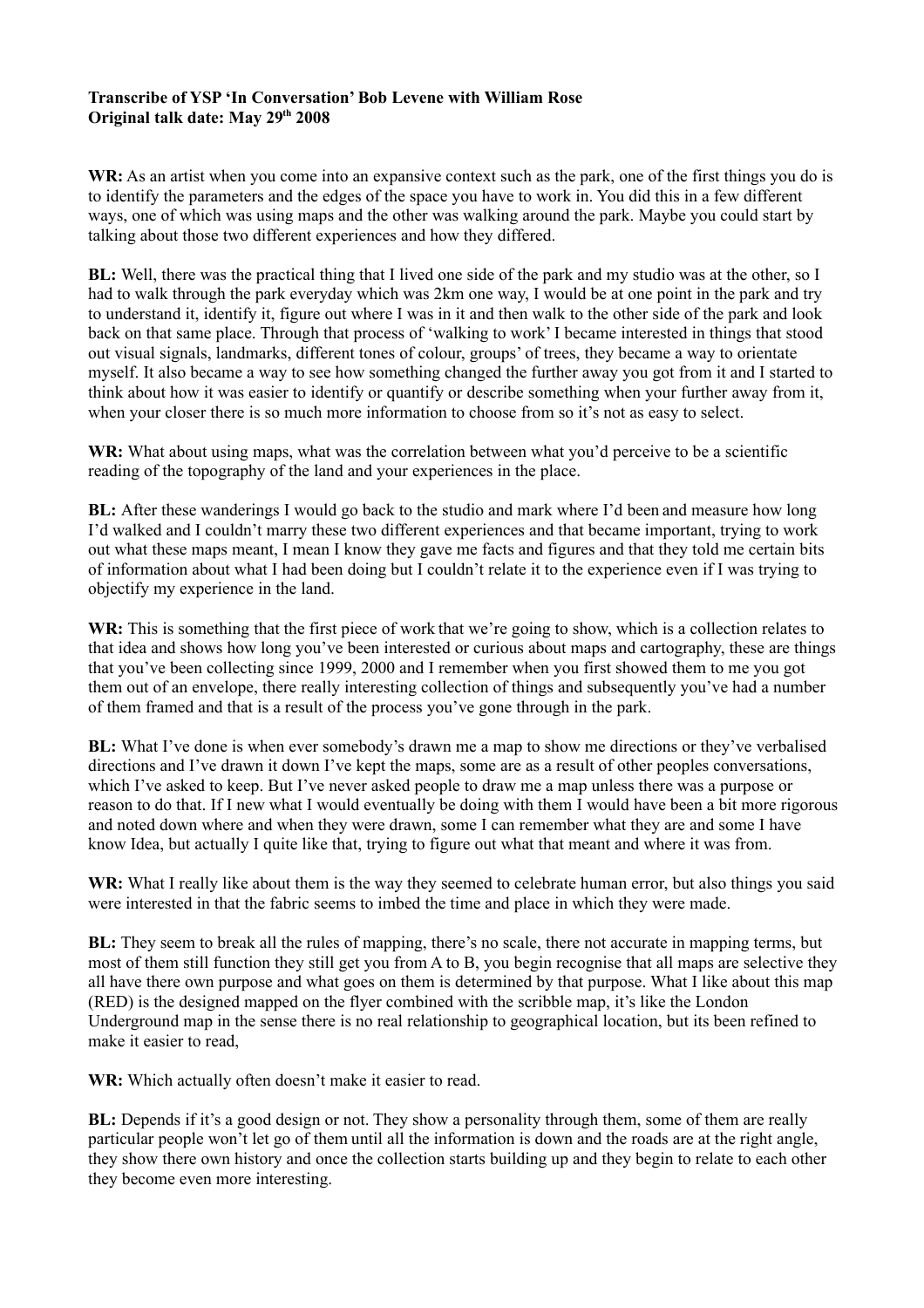**WR:** These lead into a piece of work that you've done towards the end of the residency, when I first saw these last week, seemed a very resolved piece of work. Could you explain a little bit about them, maybe starting with the title.

**BL:** They are a series of 5 framed pieces entitled 'As Far As the Eye Can See' They are based on 5 fixed points within the park where I stand up and look for the furthest horizon line I can see and identify and mark it on an OS map, then I follow this by turning 360 degrees in order to continue the plotted line. The 5 different points were chosen to cover the breadth of the park as well as they variations in height and different expansiveness of views, the smallest one being the size of my thumbprint and the largest being over a metre in length.

**WR:** Maybe you can talk about the framing and the composition of them as a set.

**BL:** They all have the same size frames and if you were to layer them on top of one another then they would line up and refer to the grid references of the OS Map. It was important to keep the frame size the same in order to keep continuity so you could see the view you didn't see, meaning, the emptiness in one frame would refer to what was in view in another frame.

**WR:** Maybe we could talk a bit about the process, because you spent 3 days working with a retired cartographer from the Ordnance Survey on these maps and it was a very involved process.

**BL:** I worked with Jim who recently retired from Surveying for the Ordnance Survey, it took 3 days to map 5 pieces and it was quite intense experience. The first 2 maps were a difficult process where we struggled to find common ground and a methodology of working. The problem was that this isn't how you make maps and you wouldn't ever try to do that (from a OS approach). Through lots of discussion we began to find common ground and we started to develop our own set of rules and our own language so for instance, we came up with the term 'horizon jump' which represented the point when one horizon line is cut in and interrupted by another. If you transfer that to a map then there might be 20km jump between one hill to the other, we decided to represent the 'horizon jump' by joining the 2 hills with a straight ruler line, which referred to the 'line of sight' looking at something directly from point to point as apposed to following the contours of the land. We called the fixed points where we stood 'standing points' and so on.

There were different levels of accuracy, for instance the 'standing points' were fixed by triangulation, then there were things in the landscape that were marked on the map that we could identify like a fence or a cluster of walled trees, we also new through maths that if our standing point was correct then every thing we saw had to be in line from that point otherwise we couldn't in theory see it. We were also informed by things we new to be true and not to be true by already being familiar with the landscape, when we reached very long distances it became a matter of what we called guesstamology, basing our decisions on the heights and contours the maps gave us and a matter of deduction, it can't be that or that we are looking at, so it must be that.

**WR:** I think what's interesting is that he talked about using certain technologies like GPS as a way of travelling out to those places and very accurately tell where you were, but you chose not to employ that method, which I think is interesting because again it takes it back to a method of the difference between subjective and objective experience and makes the point you were stood at really important. For me they are amazing things because they map the sensory boundaries around people and it's amazing how limiting they are, I was thinking of them as sensory islands and I find them quite bleak.

**Claire:** Did your eyesight limit you in anyway?

**BL:** My eyesight wasn't the limiting factor it was how well you looked that became more important, we learnt to look through this process, more than I ever had before, by the end we were fine tuned in spotting small grey bumps of land in the far of horizon. We'd be spending almost half a day starring out into the land from the same point and that intensity of look meant we learnt to see more.

WR: Also, other things must have effected the work like the seasons, how much foliage was on the trees could radically effect how far you could see and the time of day, the climate or the weather changing, so the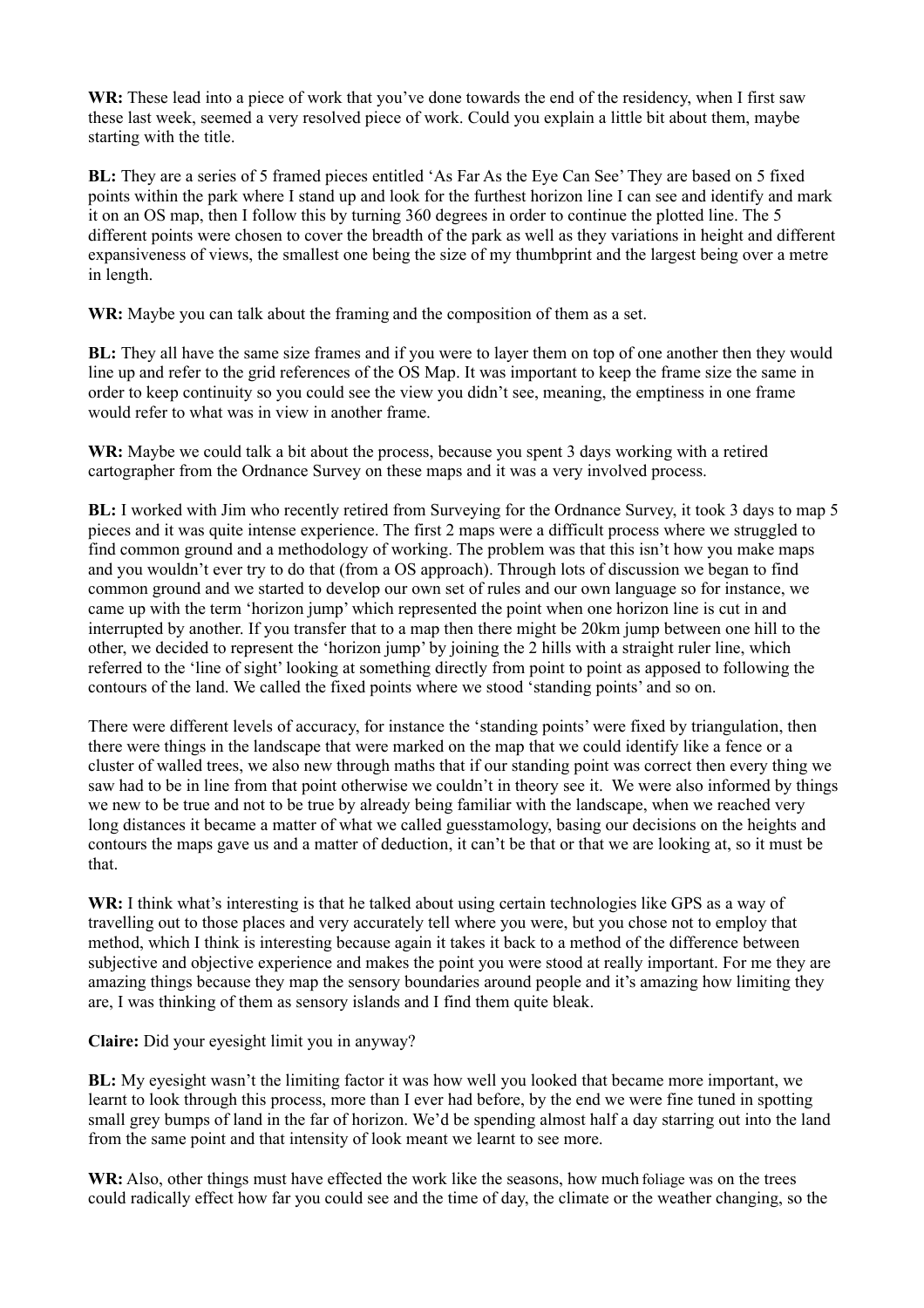works also become records of the particular time and day in which they were made.

**BL:** We had one very clear day, one semi clear day where we could see but the far distances became very hard and one very foggy day, which meant one of the very far horizons which we new to exist just disappeared, so we didn't map it because we couldn't see it. Jim also, being over 6ft tall had to repeatedly bend down to see the world from might view point of a standing height of 5ft 2 in order to confirm what I saw.

**WR:** So how did he feel, did he perceive what he was doing as a science, I guess surveying is a mathematical and scientific process and what you were doing was really a subjective process, how did he respond to that?

**BL:** We were either ends of the scale and through this process we both learnt a lot, In a way we broke each others thinking. At the beginning Jim didn't fully understand what it was I was trying to do and he really struggled because he felt concerned that when he made a decision or mark that it wasn't correct and I had to say it was Ok to make a mark based on the information that we had and equally my perception of the OS map was altered from being everything and the truth to being inaccurate and selective, things in the landscape change at a fast rate, trees come and go, there simply isn't enough money to map everything all the time.

**WR:** I think at this point it seemed to open up mapping into a much wider area, which goes beyond the idea of maps and cartography and more into the areas of psychology of perception and representation. There is a short quote by Gregory Bates that I think talks about the same thing.

" We say the map is different from the territory, what is the territory? Operationally somebody went out with a retina and measuring stick and made representations, which were then put on paper, what is on the paper map is a representation of what was in the retinal representation in the man who made the map. As you push back the question what you find is an infinite regress an infinite series of maps, the territory never gets in at all, always the process of representation will filter it out so that the mental world is only maps of maps ad infinitum"

It sums up the aged old thing of the map not being equal to the territory.

**BL:** As I look at them now, as finished and framed pieces I find it equally hard to imagine the landscape they represent. I really like the contradictions and conflicts that are raised when trying to represent the perceived 3 dimensional world onto flat paper, the challenge to represent space, distance and time in 2 dimensions.

WR: For me, from a philosophical point of view they seem to represent that idea that how can you know something to exist if its not within you sensory data as if they were sensory islands.

**BL:** This is all that exists in my world at that point and there is nothing beyond this.

**WR:** Maybe you can talk a little bit about the early experiments you did with beacons**.** 

**BL:** When I arrived at the park I new I wanted to explore sight and sound over long distances and I've always had an interest in recording and communication technology so it natural turned to a focus on forms of long distance communication. I read a lot about the use of beacons over the land and when I arrived at the park they already had some braziers built, so we placed for beacons at the far corners of the park 3 of which were in direct line of sight to each other and only pair was without. Setting them up in line of sight was a really difficult task, especially as it was more than two. We used radio communication to help set them during the day, there was a great moment where it dawned on me that we were using the radio communication as way to line up the very system that they used to communicate with. This played on my mind as did the different forms of communication, by foot with runners or by sight or through electricity or by radio essentially speed of light or speed of sound. I like the fact that still today some of the new technologies still depend on peaks and line of sight just as the beacons did.

**WR:** Emely Mast became fascinating for you and its function is exactly that, to transmit radio and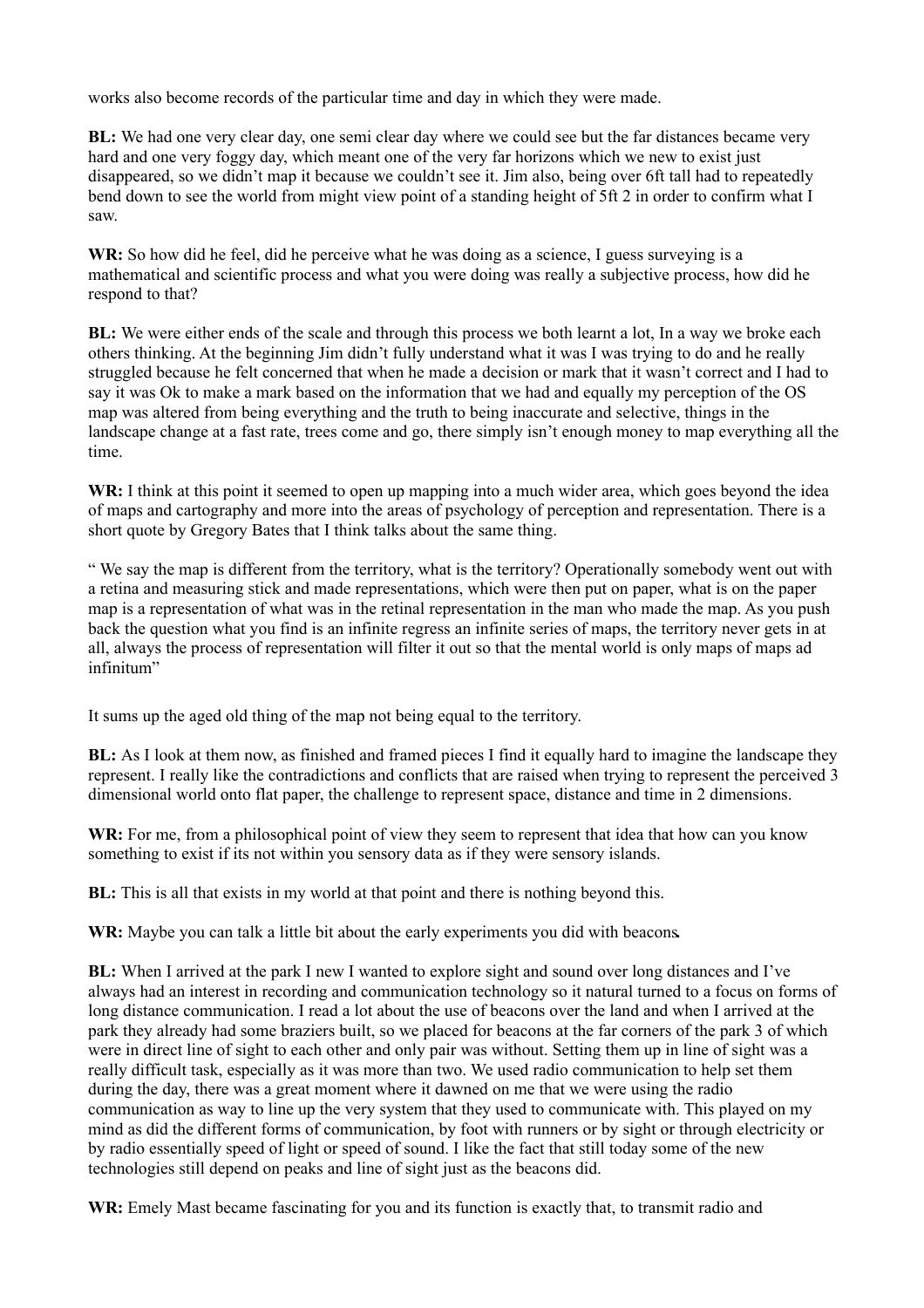## microwave.

**BL:** Yes, it seemed to embody so much of what I was thinking about and I didn't know how to deal with it, but just over a week ago I finally got permission to go up it, so hopefully something might come of it. I think all of it became about this idea of the speed at which you can communicate something and also contrast and clarity, like a signal to noise ratio be it visual or audible, so the tower became not just a transmitter but a physical tower as a landmark.

**WR:** Your over arching interest in early communication comes from the idea of distance and the shortening of distance**.** 

**BL:** Yes, there is a story in a book called The Victorian Internet, which talks about an incidence that brought the idea of the electric telegraph into the popular imagination prior to which it was received with scepticism. A chap called John Tawell had murdered his mistress after which he boarded a train to London, somebody witnessed the event and which train he got on and so called the police, this track was one of the few that had a telegraph system running along side, so the police sent a morse code to London and subsequently when John Tawell got off the train he was arrested. You have to remember that other than this new technology nothing went faster than a train. The public referred to the telegraph as 'The Chords that hung John Tawell'

**WR:** That's what struck me about the transatlantic cable where two boats would set off and they'd meet in the middle and connect the cable this would take two months and then another two months to get back, to find out it wasn't working and have to spend another two months travelling out again checking the line and so it went on.

**BL:** This is a completely different world

**WR:** You've taken this on board with a piece you initiated just before the residency with Zoe Irvine

**BL:** Zoe's work also has an interest in communication technologies, so we had chat about a lot of the ideas we've just talked about and decided that we would try and communicate with each other without using preexisting communication systems ie post, email, telephone, she lives in Edinburgh and I live on Hull. So just before the residency I stuck a note to a small Dictaphone and to it to a festival in York and recorded myself asking a number of people if they new an artist called Zoe Irvine, after 3 or 4 attempts I found someone who did and who was willing to take it back down to London with her in order to meet up with a friend who was going to Newcastle, who could then pass it on to someone else. Zoe doesn't know this and I have the feeling something is on its way to me.

**WR:** She was also really interested in Chinese Whispers

**BL:** Yes, which is part of the reason that I chose the Dictaphone so then you get a recorded document of the journey as well.

**WR:** That takes us back to sound, maybe we can go back to the park where you did a series of experiments that you did with visual and audio.

**BL:** It was in the first week when I was exploring the park and making notes on the maps, I began to think about the idea of mapping in the landscape, so taking measured units of distance and a formal understanding of space and putting back in the Landscape, but I also wanted to experience distance through different senses, sound being one of them. So I divided the far field into 3 seconds by plotting blue flags every 323 metres, which is what I thought the distance sound travel over one second I also created smaller orange flags to sub dived the second into 3 as a way of making it visually easier to deal with. It turns out that its actually 340 metres per second at 0 degrees and + .6m for every degree more, It was also slightly floored as I measured these distances with a metre rule on the ground as apposed to as sound travels in the air. So on those slightly rocky principles I carried on and brought in some volunteers and recorded them at various different flags up the field playing horns and whistles whilst I remained at 0 seconds recording them, but in order to get a sense of the speed of sound I needed something to compare it to which in this case became the radio communication. So we kept open radio communication during the recording, this meant when they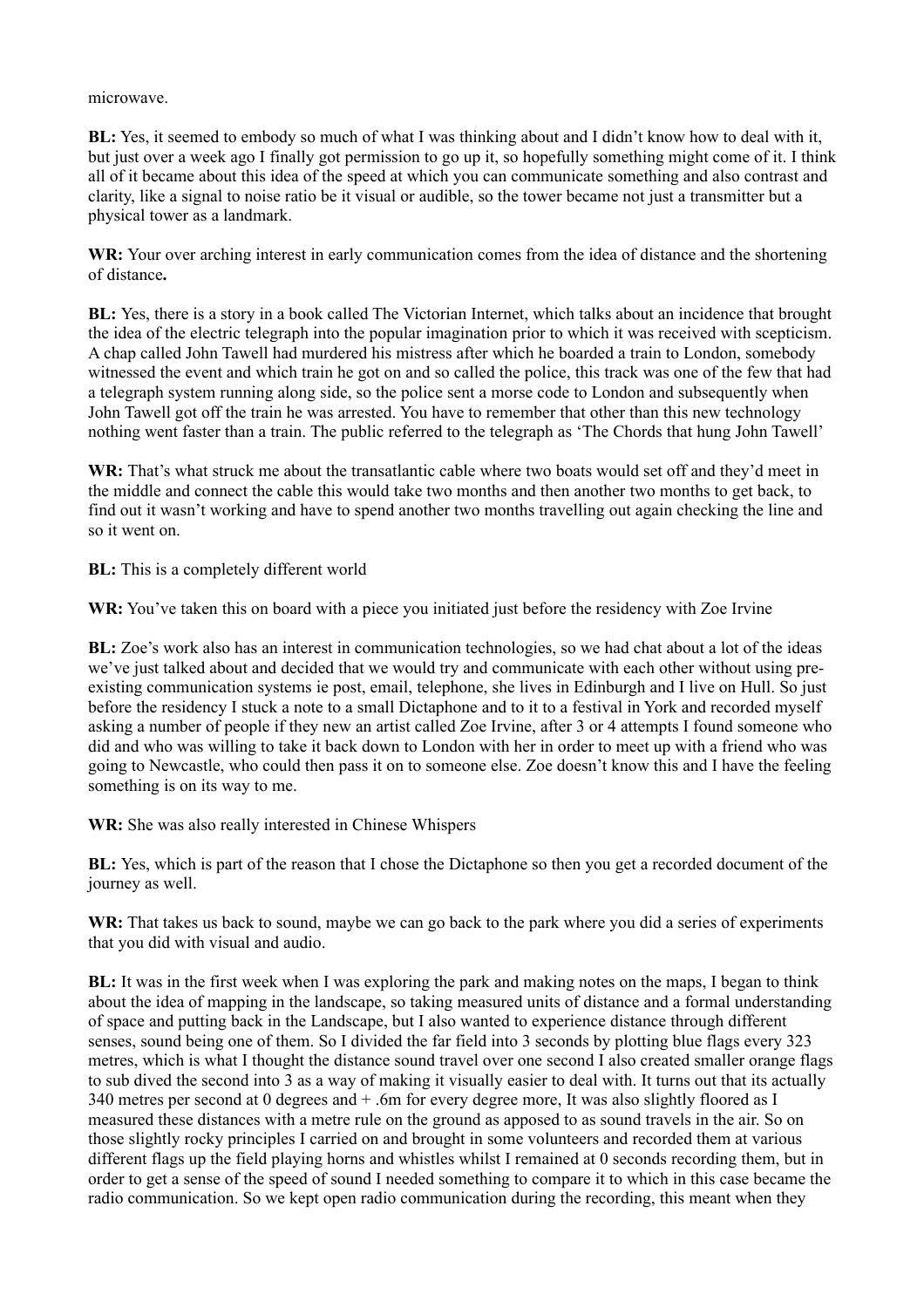made a sound I would hear it though the radio almost immediately, at the speed of light and then after a slight delay the acoustic sound would arrive. Of course the further away they got the acoustic sound had a longer the delay and lower volume, by the final flag it was almost inaudible just under 1 Km

**WR:** I wanted to talk a bit about your interest in Kids Science experiments and books, because these experiments are something that you might see in a science class because they are pretty basic tests maybe you could talk a bit about why it is important to re-visit them as an artist, those phenomenological experiments.

**BL:** Well initially to re-learn and kids books are a great way to get to the basic information you need. I've done a lot of research into listening and hearing and read though long academic texts books only to realise that although Its fascinating, but as an artist trying to make work it is far too much information and complicates and clouds the very thing that got me interested in the first place, which is the simplicity of the phenomenon. The experiments in these books have a real playfulness that I like to use as a basis for my own work. It goes back to this idea when a technology first emerges and has yet to have social rules and there is no cultural around it and its not settled yet, maybe it doesn't even know what it is for, people are still using it and experimenting with it and the experiments in these science books have that feel about them, they say look at the world around us isn't this basic principal really exiting. It reminds me of some of the early films were made and they would play with the medium or question the material they use or explore the very nature of the thing they are. They capture a simplicity of the basic principles of something.

**WR:** I think its something that's not done very often, I think a lot of work done these days in media art is done over vast networks where the implications the natural delay of sounds just don't come into it. Those sensations of being able to experience the two things together, its irrelevant to a lot of work for instance that uses the internet, but to do it in a closer context reaffirms it in someway.

**BL:** I kept using the term 'human scale' to my self, its just something that I made up, what I think I meant by it was something a movement or time period that we can perceive, which we can do with sound but not with light, well not over those distances.

**WR:** Quote from James Benning ……..

**BL:** Shows Park **…….**

**BL:** Park is a forerunner to the ideas that I went on to develop here, Park was much more about cinema and the screen and what I wanted to do here was much more about the real and the landscape. I was questioning the decision one has to make in film when using sound, what sound relates to the image to reiterate that this is an image, its not real and I like highlighting that in a very simple way.

**WR:** So in this case is the microphone away from the camera

**BL:** Yes, I don't do a lot of this in post production and then in the installation the speaker was placed as far as it could be within the gallery space

**WR:** There is something that relates from this piece and the next piece that was made at the park that I was curious about and that is the element of humour and what you make of that particularly in the way Benning describes it, there is something funny in people realising what is happening. I wondered if that was intentional.

**BL:** Are you saying my work is funny

**WR:** No

**BL:** Oh….. I'm never conscious of it and I can't really explain it other than that I'm really open to the playfulness and silliness and I like that early experimentation. I think there is a certain inevitability about humour coming through, maybe it's because I'm prepared to be daft. I also think it might be about how simple the work can get.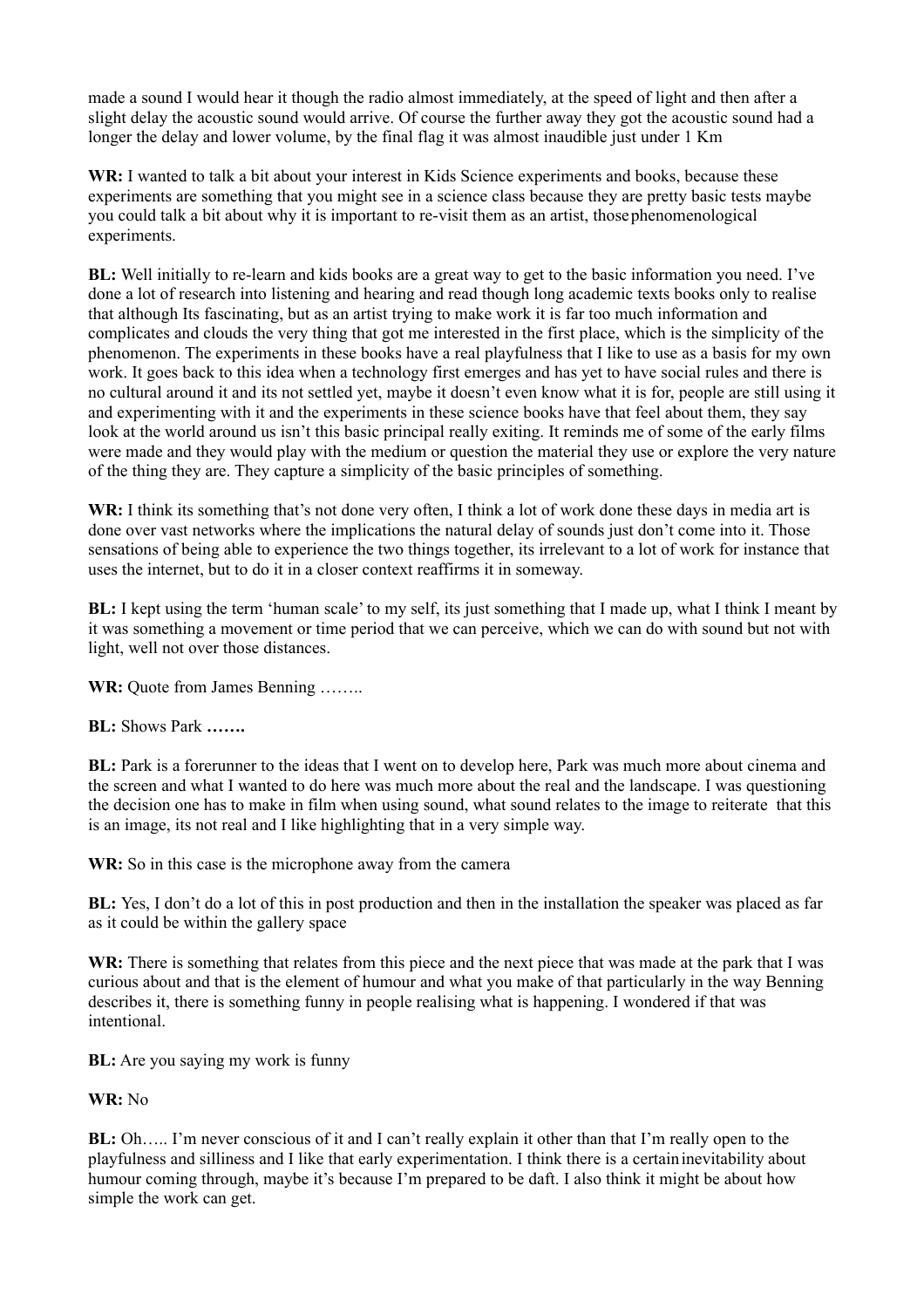**WR:** I think you identify what it going on but then you slip into actually experiencing it, its like to different kinds of ways of experiencing it. Which is an interesting thing.

**BL:** *Showed Jump and explained the work….*

**WR:** When we talked about this before, I called it noise

**BL:** And I disagreed

WR: A sound that doesn't really classically suit the landscape and that's something that your interested in. Going back to that idea of contrast, to create a sound or a situation that questions what nature and the landscape is as well as what works within it.

**BL:** When I first arrived in the park I did use whistles and horns because I knew they would travel well and they were portable. But the more I used them the more uncomfortable I felt about using them because they somehow already had references to the landscape and had a history within it, but I wasn't interested in exploring that. At the same time I was interested in this idea of signal to noise and contrast whether it be visual or audible in order to stand out from the landscape.

So it became important with this work that the action that created the sound

One of the things that I hadn't explored with the other works but I have with this, is something that refers back to the cinema and the work like Park, The Space Between. I'm interested in understanding the sound that your hearing through the action that making it and the most simple way I could do that was through jumping, because even at a long distance you can identify very subtle movements of a human being particular when the backdrop is the sky. There is something instinctive when watching the jump happen, you know when the sound should be heard, its much more inherent when there is clarity in what the source is. Then it came down to what was the loudest material I could use in that situation.

**WR:** I think what's interesting about the materials is that it essential creates a classical plinth

**BL:** I didn't intend that but it works really well

**WR:** It creates a sculptural form and the positioning of the box between the trees makes it very classical and monumental

**BL:** The positioning of the box on Oxley Bank was very important partly to do with the propagation of the sound, it was on a high ridge so you didn't loose much in the sound as it travelled and it was important for the contrast and the clarity of the figure against the sky. The natural framing between the trees drew your eyes to the figure in the centre.

## *Handmade was played.*

**BL:** This ties in quite closely with the other work, it goes back to this idea of the source of the sound, I always liked the idea that when you were recording a sound, you were some how stealing it away from its original source, the speakers give out a source that doesn't belong to them. What you have with the cymbal is a dual layer of sound, you have the sound of the cymbal as a physical surface then you have the sound if itself embedded onto the surface, hidden.

## **Questions:**

**Katy Woods:** It seems that there is a re-occurring theme to make rules and parameters for yourself, whether its to work within or without and I was just wondering what that was about, if it was to do you're your interest in science or maths or perhaps its something to do with keeping a purity or sincerity within the work?

**BL:** I think it's a bit of both, I've always been interested and at the same time slightly at odds with learning